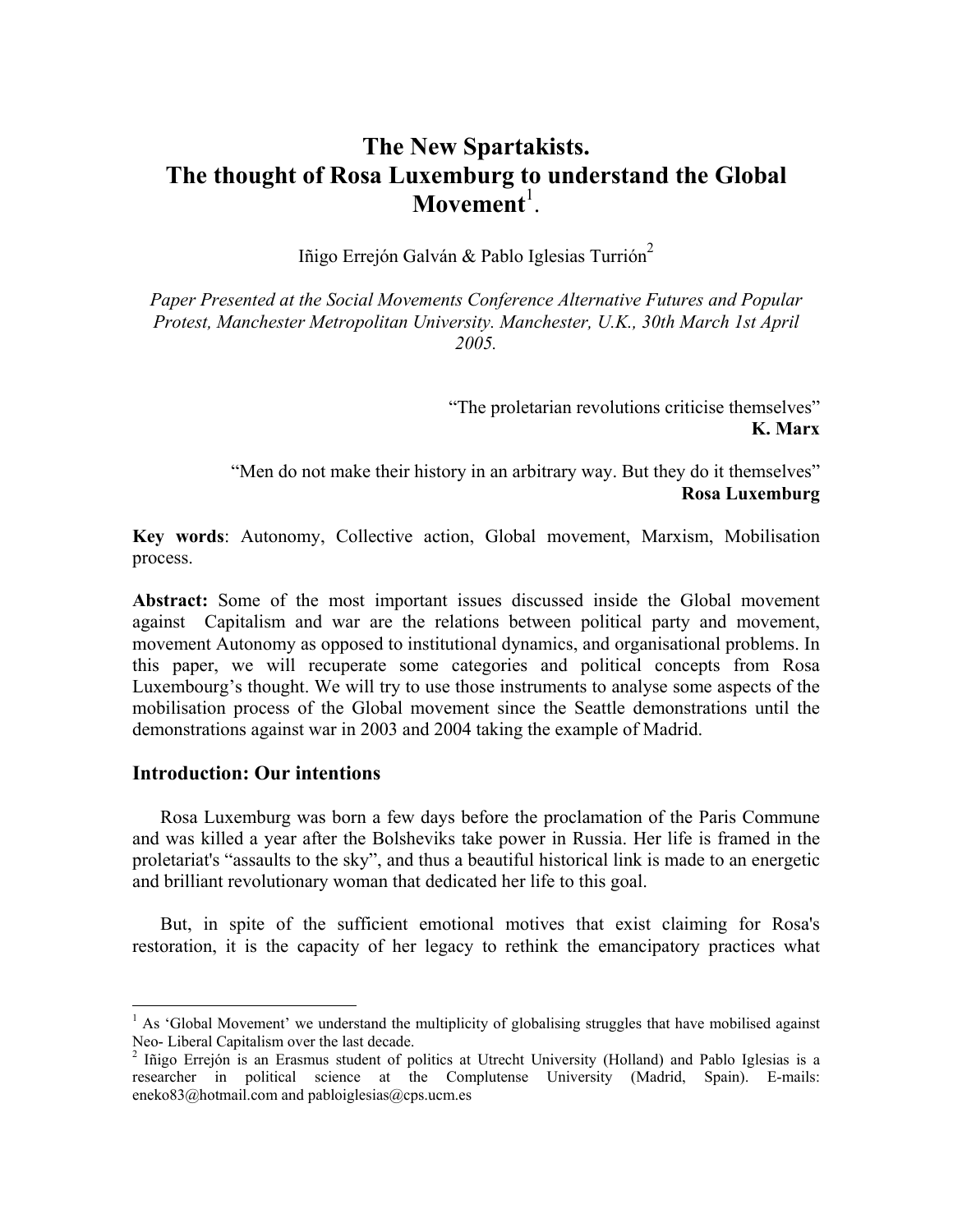makes her the centre of our reflection. We talk about a badly treated author, hidden away, denigrated and distorted.

Rosa, the eternally critical, the firmest defender of the socialist democracy in front of both the liberticidal Jacobinism and Blanquism and the subordination of social democratic politics to the bourgeois formal democracy, should be recovered in a time when the systemic ideologues call to fold illusions; precisely to keep thinking, criticising, proposing, understanding the thousands of fists that are still raised to deny the fallacy of "the end of history" or the end of the movements (Della Porta/Mosca, 2003:7).

For us, this is not just an ethical question but also a methodological starting-point. Despite the academic institutionalisation of social movement studies from the 1960s, we have to see the theoretical studies of socialist and anarchist movements in the XIX century to know the origin of social movement theory.

In fact, the origin of the category of "social movements" comes from the famous book by Lorenz Von Strein, "The history of social movement in France (1789-1850)". There he used the term "social movement" to escape Prussian censorship, but he meant "the history of the workers' movement" (Pérez Ledesma, 1994:59).

Trying to acknowledge this fact, even Sydney Tarrow has built some parallels between several Marxist traditions and modern social movement theories. In this manner the Communist Manifesto of Engels and Marx has been likened to collective behaviour theory (Smelser); Leninist organisation theory to Resource Mobilisation Theory (see, for instance, McCarthy 1977); and, finally, Gramscian Hegemony has been likened to frame analysis theory (See, for instance, Snow/Rochford/Worden/Benford 1986). We think that this comparative intent is fruitless. The historical context of collective action is always much more complex. The theoretical paradigms even more so. Thus, in our opinion it is more useful to understand the paradigms in their totality than to try equivalencies or an eclectical synthesis between them.

We think that reading the classics again (or, as Borges would say, what matters is not to read, but to re-read) can be very useful in order to analyse contemporary social movement discourses. Thompson, Gramsci, Sorel, Luxemburg etc. are really important in understanding the present social movement discourses.

Hence, we are going to explain, firstly, some concepts of the Rosa Luxemburg's thought. Then, and using these, we will try to explain some aspects and discourses of the mobilisation process of the Global movements, since the 'battle of Seattle' (against the WTO in 1999), the Prague demonstrations against the IMF and the WB in 2000, until the demonstrations against war in 2003 and 2004 (after the 11<sup>th</sup> March attacks) in Madrid.

### Reform or Revolution: movement ontology within struggle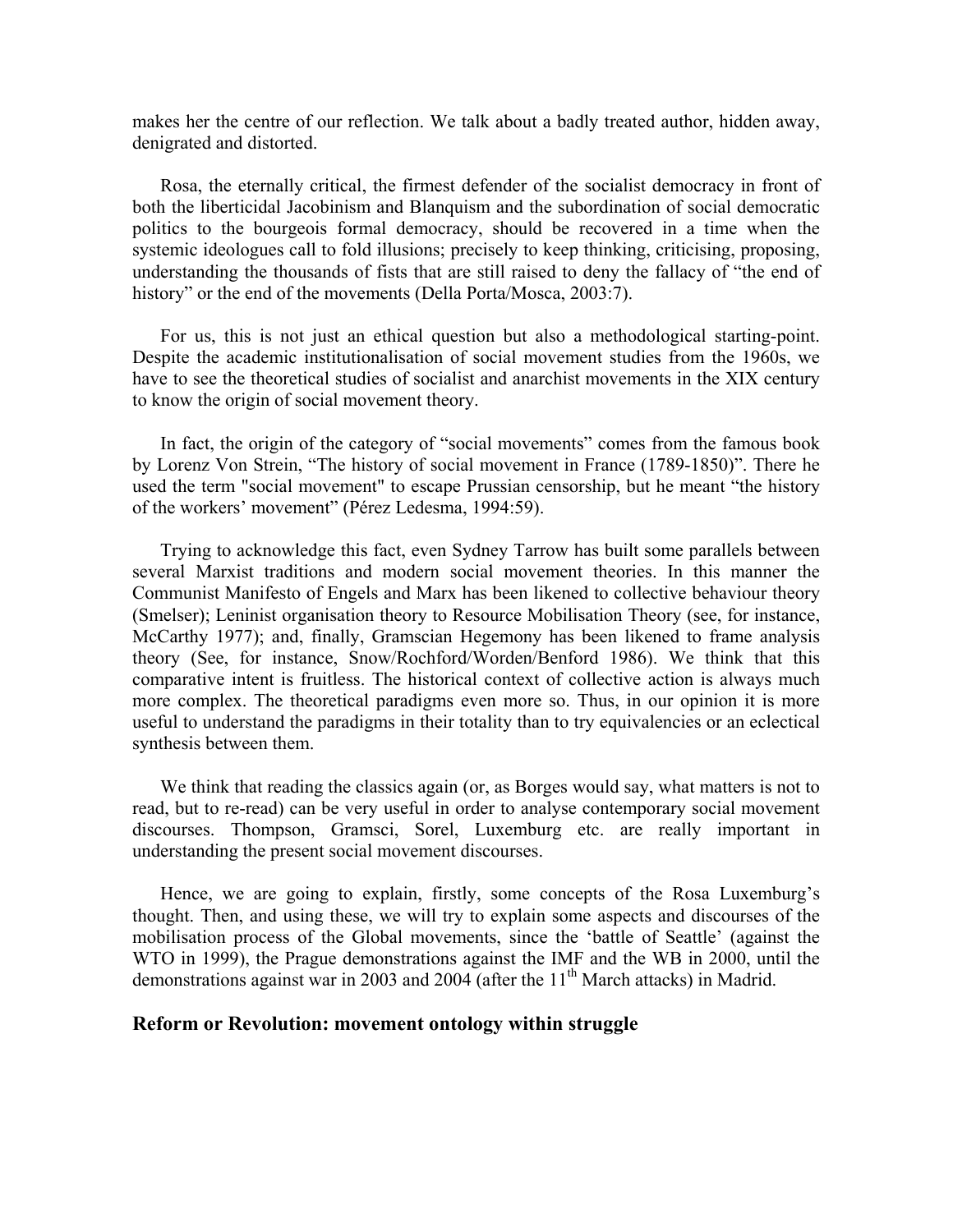The Twentieth century opened in Germany with a social democratic movement that is an example to the world-wide proletariat because of its enormous power. It is in this context where Rosa Luxemburg develops her political activity.

 The famous problem of the relationship between the economical and political aspects of the working class fight is one of the first theoretical concerns of the movement. This would be the scenario for the great debate around the proletarian organisational and tactical questions.

 In this sense Rosa affirms that the political and the economical aspects are two phenomena that are separated in the heads of the worker's organisations, but by no means naturally differentiated. The striker processes fulfil in practice- as the Russian revolutionary period in 1905- the unification of what has been separated only due to the conditions in which the class antagonism is being expressed. It is also in the quotidian fight where the masses, with the Party at the head of them, know how to put into practice the reformrevolution scheme: the everyday combat for the partial improvements in the living conditions framed in a long-term strategy with the conquest of power as the ultimate goal, to politically execute the economical transformations that are already mature in society, that is, to realise the historical progress.

Forgetting this implies, for Rosa, to fall in the parallel abysses of reformism and sectarianism (1977: 499). The former plunges into the mystification of the democratic bourgeois forms, misunderstanding the existent relations between the social classes and moving itself away from the conflict; thus, becoming an inoperative force for social transformation. The latter plummets into the mere apology of conspiracy that does not establish distinctions between ultimate goals and short-term targets, shipwrecking in speculations about the insurrectional outbreak because it lacks a political programme; which is to say, it moves away from the masses and survives only the time the mere repression needs to put an end to the adventure in which the rebels' will is the only weapon of those who, having lost all the connection with social reality, can only predicate this world's evilness and how beautiful the new one would be, and the braveness of the small group of professional revolutionaries that would bring the era of happiness with an accurate assault on the political structure.

Rosa innovates again when she recovers another of the lessons from the proletarian combats: The strikes, as the revolutions (maybe the popular mobilisation waves in our days?) don't have to be called for. They are not decided neither in the cupules of mass organisations nor in the central committees of the vanguards. They respond to historical moments that determine their own fighting tactics and organisational models through improvisation, reviewing and renewal while drawing on a rich base of historically formed repertoires of contention.: the enrichment of the popular action's arsenal<sup>3</sup>. It is not difficult to recognise here its proximity to the Global Movement, whose practice has been characterised by the invention and reinvention through consecutive battles.

In this sense, it could be interesting to use a George Sorel perspective in considering the contention dynamics of the Global movement and its construction of anti-systemic

<sup>&</sup>lt;u>.</u> <sup>3</sup> Something more interesting than what Melucci called the 'Luxemburg model' (1994:169).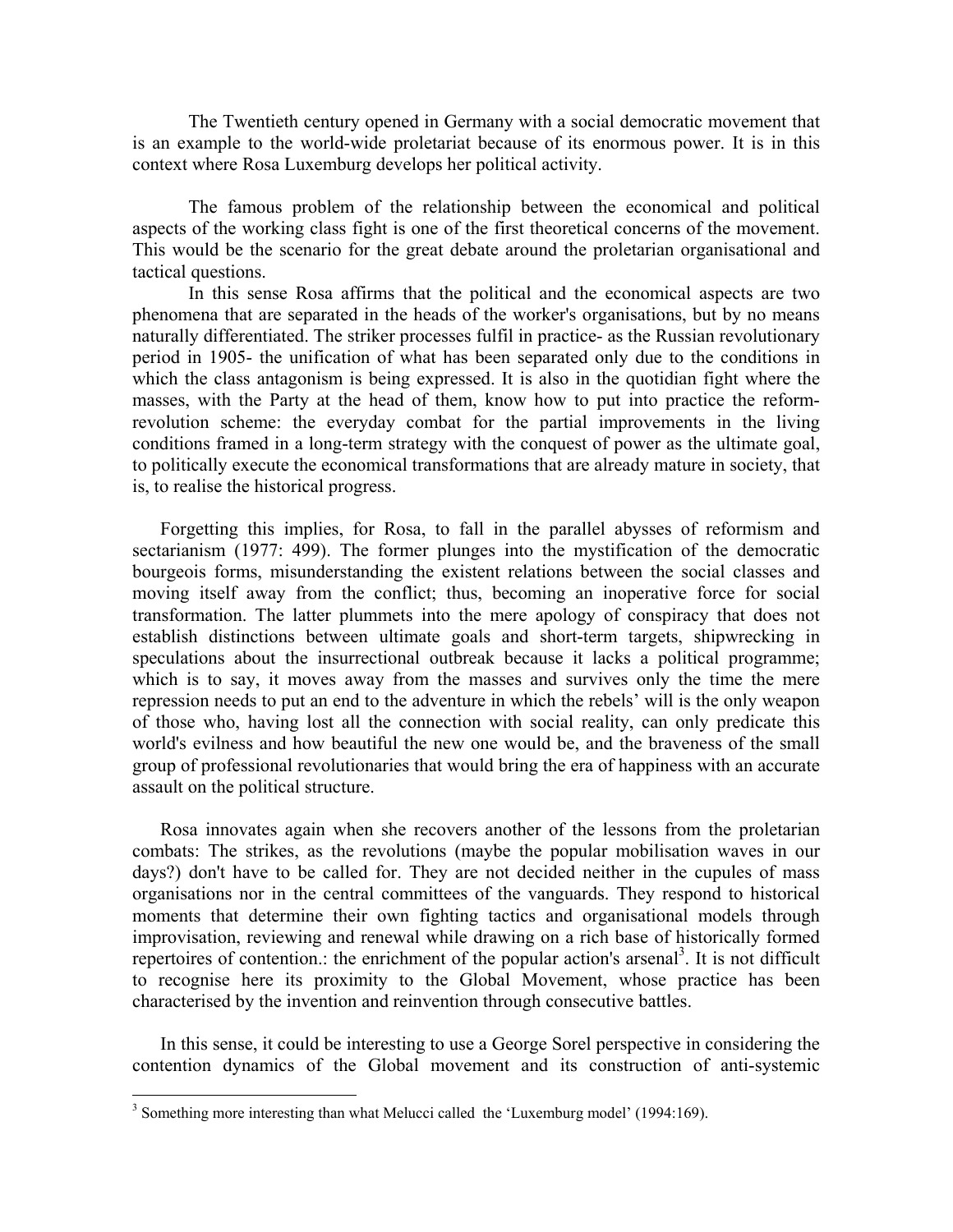meaning. If the strike showed the symbolic anticipation of the revolution -the "beyond" reformism of Rose in her confrontation with Berstein-, the repertoires of contentious collective action of the Global movement are able to construct an anti-systemic imaginary in the same terms.

When Luca Casarini, the Italian Disobbedienti spokesman, says that 'Another World is Possible' should not be proclaimed but practised, -and- in that practising conflict is inevitable (Casarini, 2002:72), he is recognising that the emancipatory future horizon can only be discovered in action, through practice. George Sorel wrote the same: the general strike was not born from deep reflections about philosophy, but in practice (Sorel, 2004:3).

 It is through action that consciousness is constructed, that the revolutionary subject starts to exist. If Bakunin had already mentioned that an anarchist is who fights for anarchy, Rosa continues the affirmation translating to political theory what the Spanish poet Antonio Machado would say not many years later: caminante no hay camino, se hace camino al andar (traveller there is no road, you make it by travelling). Something quite close is what the Italian disobbedienti postulate nowadays when saying: L' altro mondo si fa possibile disobbedendo adesso. Permanent creation trough movement is a revolutionary idea that Rosa addresses and will have to be kept in mind to understand the present paper.

The insurrectional calls are in Rosa's thought mere sermons from the exterior of the masses acquisition of conscience, as well as to the development degree of the production and domination relationships. The propaganda should not have an utopic function: the task is not to convince about the desirability of the socialism, but to contribute to give a historical meaning to every present contradiction explaining the inevitability of more, bigger and harder fights between the dominant class and the proletarians.

The role, then, of the vanguards, that are just the hard cores of the most conscious workers and the intellectuals next to them, is not to predict the outbreaks but rather to understand and explain them in relation with the capitalist current conditions, to be a spur for radicalisation that takes part as the most advanced faction in each fight. The vanguard has to discover the main contradictions of the capitalist system and to propose commands directly aimed at them. Tactical instructions that should have the revolutionary strategy as a map, as firm as conditions make possible -which is not easy to interpret-, going always to the limit, but without breaking the necessary link with the current desires and animosity of the masses: one step in front of the masses, but only one (Lenin).

That is not, however, to say that the consciousness and the historical understanding have to be provided externally to the working class by a group of professional revolutionaries, as the Leninist theory says, because, as pointed above, Rosa defends that the people learn about their positions and tasks in this world through the antagonism that makes them to clash with the capitalist class. The masses learn to rule by ruling, because only the self-administration gives consciousness. As the pro-independence left shouts in the Basque Country streets: Borroka da bide bakarra, the struggle is the only way, not only because the class struggle is not deniable by theoretical abstractions and because the oppressed owe all their improvements just to the fight, but also, and more importantly, because any shortcut both in substituting mass struggle by elections -as the one represented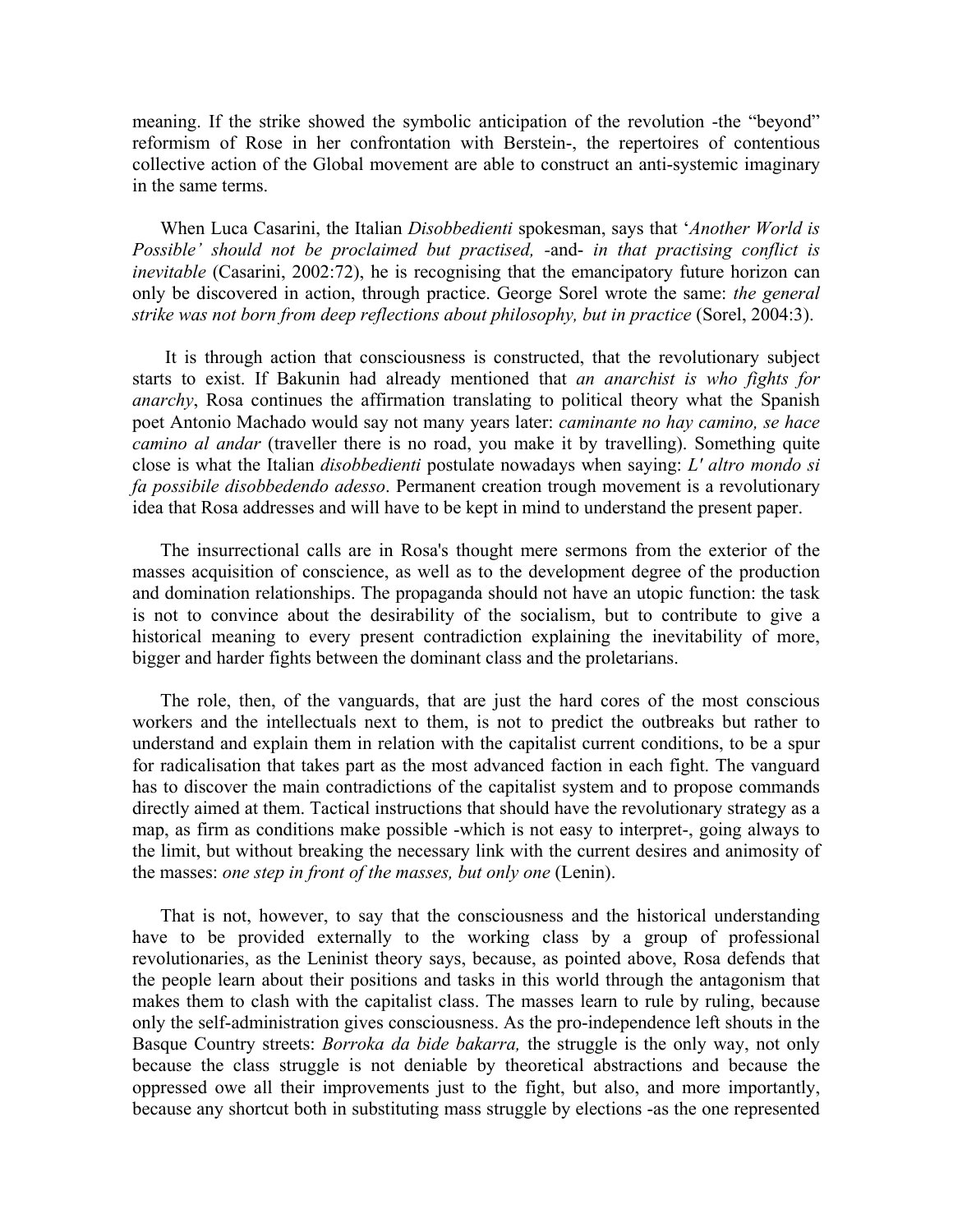by Bernstein's revisionism- or by minority conspiring action - Blanqui, Leninist vanguardsjumps over the exercise of the democratic power from the bases, hence puts on the masses' shoulders management not compensated by the proletarian power. The proletarian dictatorship is impossible if this class does not execute it directly, if the working class has not previously learned to rule in thousands of battles where the worker councils' power has been outlined. Luxemburg just formulated the I International famous slogan: The liberation of the workers will be a product of themselves or will not be.

We have, therefore, the Autonomy, which Rosa has not yet explicitly formulated in spite of her support for a "horizontal" and direct proletariat exercise of power. However, Rosa undoubtedly strives for a political direction that orientates the councils' dictatorship. Against the mystification's' understanding of autonomy as the absence of leadership, Rosa's Autonomy relates to an organisational state and a tension towards the permanent class selfconstitution. That does not exclude, however, the necessary action of a thinking vanguard that has to analyse the moment and to propose the accurate instructions to the masses. But here we see a weak point in Rosa's theory because she does not explain why the masses are going to accept the historically most accurate commands. It seems she sees in them an instinctive capacity for the true.

The mistakes that the exploited class does, are its opportunities to extract conclusions thanks to the revolutionary critic. It is the way towards the conformation of a class strategy to the assault on power from the bottom. The awaken intellect of Rosa follows properly this assessment: socialism is not only the socialist measures but them driven by the only class that can do this: the workers. That is why the autonomy, the political freedom and the democratisation of the power are pillars sine qua non for the socialism. The best antidote against the dangers of opportunism, bureaucratisation and corruption, against, in a word, the dictatorship, is the freedom of critic and disagreement, the free development of the masses political consciousness and debate. The freedom is the best spur of the masses vitality, so the nest weapon of the proletariat dictatorship.

## The revolutionary politics have to move in between the *dialectical contradiction that* the proletariat army is recruited in the fight itself and just through it becomes conscious of the targets aimed (Luxemburg 1977: 531).

The affirmation that there are not *a priori* programs implies the autonomy that is translated in the denial of the separation between the moments of elucidation, organisation and fight. With this separation also dies the bourgeois distinction between those who decide and those who execute. The socialist self-discipline appears as a result of great doses of democracy directly practiced by the masses. The discipline that, as Lenin glorifies, the factory teaches the proletarian, comes also from a whole society in which the goods are the measure and principle of every social relationship. The emancipator policy, thus, cannot limit its action to the conquest of the bourgeois domination apparatus, but it has to transform them in a democratic way for the critic protagonist role of the people to ensure a firm popular govern, avoiding a dictatorship in bourgeois sense: with a minority giving orders to a proletariat become passive and governed subject (Luxemburg, 1977: 561).

With Rosa we comprehend the meaning of the spontaneity, rejecting with the same force the anarchist mystifications and the Leninist despises. The development of the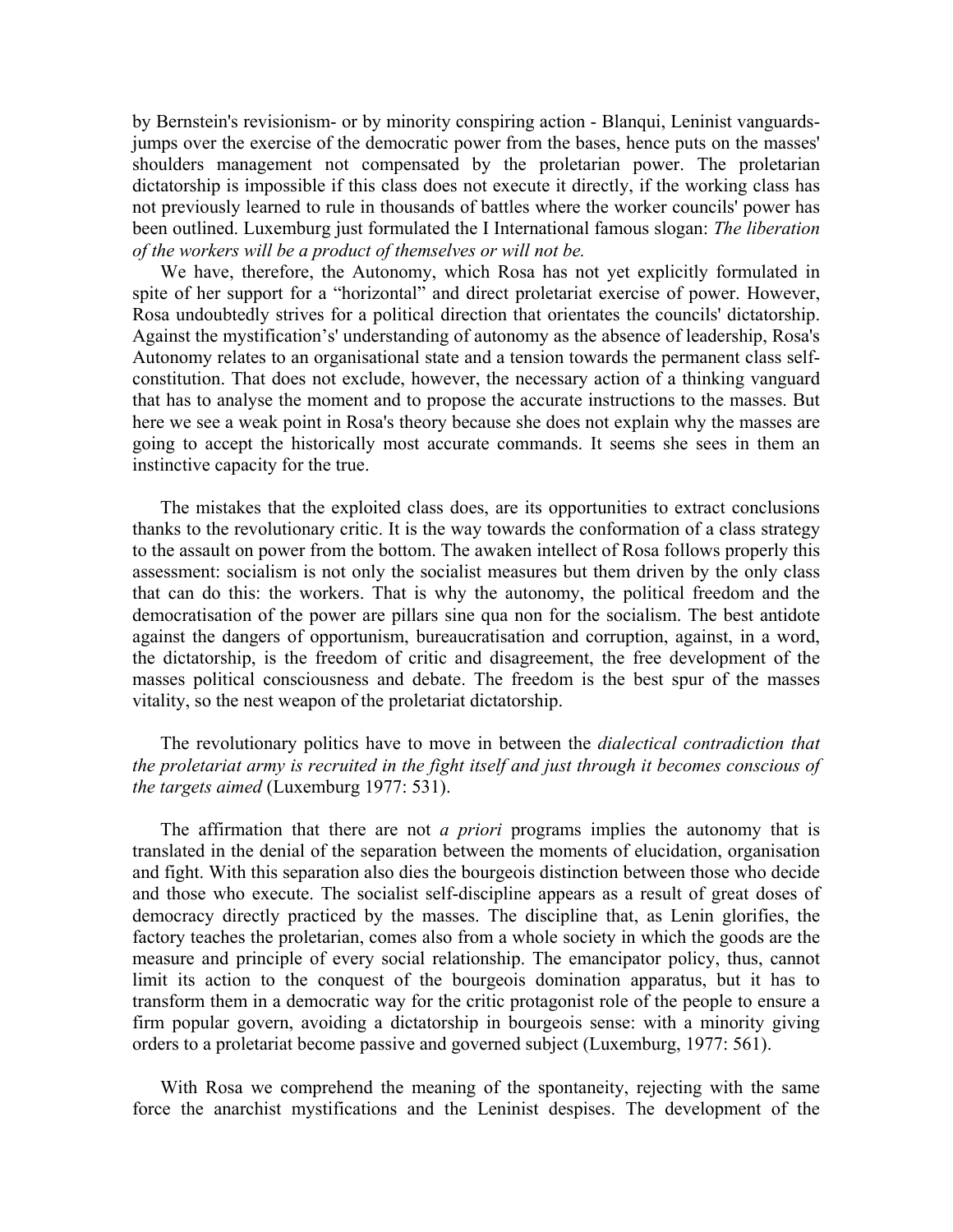production and domination provides the conditions for spontaneous movements that, once in the fight, create forms of organisation and combat a thousand times more advanced than what the most revolutionary of the directions could have ever imagined. The historical objective logic goes in front of the subjective perception of its carriers. This moves every vanguard to a role necessarily "conservative". The masses, as the expression of the class struggle sharpening they are, can go further than any leadership. That is why the process of taking the power and socialising it is their entire responsibility. The vanguards are, thus, only the more advanced groups that try to explain the current conflicts in the context of the history of the class struggle and the degree of capitalist development.

 The problem is noted above, because as we said, Luxemburg does not overcome the metaphysic of the masses, as she puts them in an almost sacred position due to their instinctively revolutionary capacities. The question of why the masses can not be wrong in their subjective comprehension of history, of why they are going to be for sure direct instruments of the necessity of the social revolution. Here Rosa leads a dangerous side for the attacks that the official theory of the "real socialist countries" will direct against her " infantile spontaneity close to anarchism".

It is not indispensable to have a majority for a revolutionary action; rather the majority is obtained through a cunning action that connects with the current necessities of the masses. Postponing the revolution due to a lacking of a majority is the same as not allowing its birth. Under the existent alienation in a life dominated by salaried work and a cultural universe that determines the ideological domination derived from the material domination that the bourgeoisie has, there is no possible massive alignment in the ranks of the revolution until it has started. This is but a mere acceptance of the democratic-bourgeois principles in the band of the revolution. The popular majority is conquered through the revolutionary overthrow of the Capitalist State and its substitution with the workers selfdetermination institutions (Feijoo, 2004).

The global movement, therefore, does not have to aspire to be sympathetic to a certain public opinion which is the abstraction of the mediatic opinion, rather, it should build resistances connected to the largest number of struggles (labour, neighbourhood, student, gender, civil rights, against the Systemic War), precisely because the nuclei of each one of these conflicts are the more valid militants of the Movement of Movements that lifts a multi-faced alternative, certainly quite ambiguous, to the global disorder that reigns the planet; the alternative is expressed in its necessary historical form, that is, like a negation of the existing .

Rosa aids in the understanding of the street aspect and "destructive" dimension of the Global Movement. Its overcoming could come through the building of self-administered experiences opposed to the logic of the capitalist gain. But neither the accumulation of the majority nor the nice falansteries can substitute the imperious necessity of combat. The struggle of classes educates and clarifies the masses, tossing false conceptions and fears while anticipating, in that fashion, the socialist societies in which the power has been placed in the services of the collective will's realisation.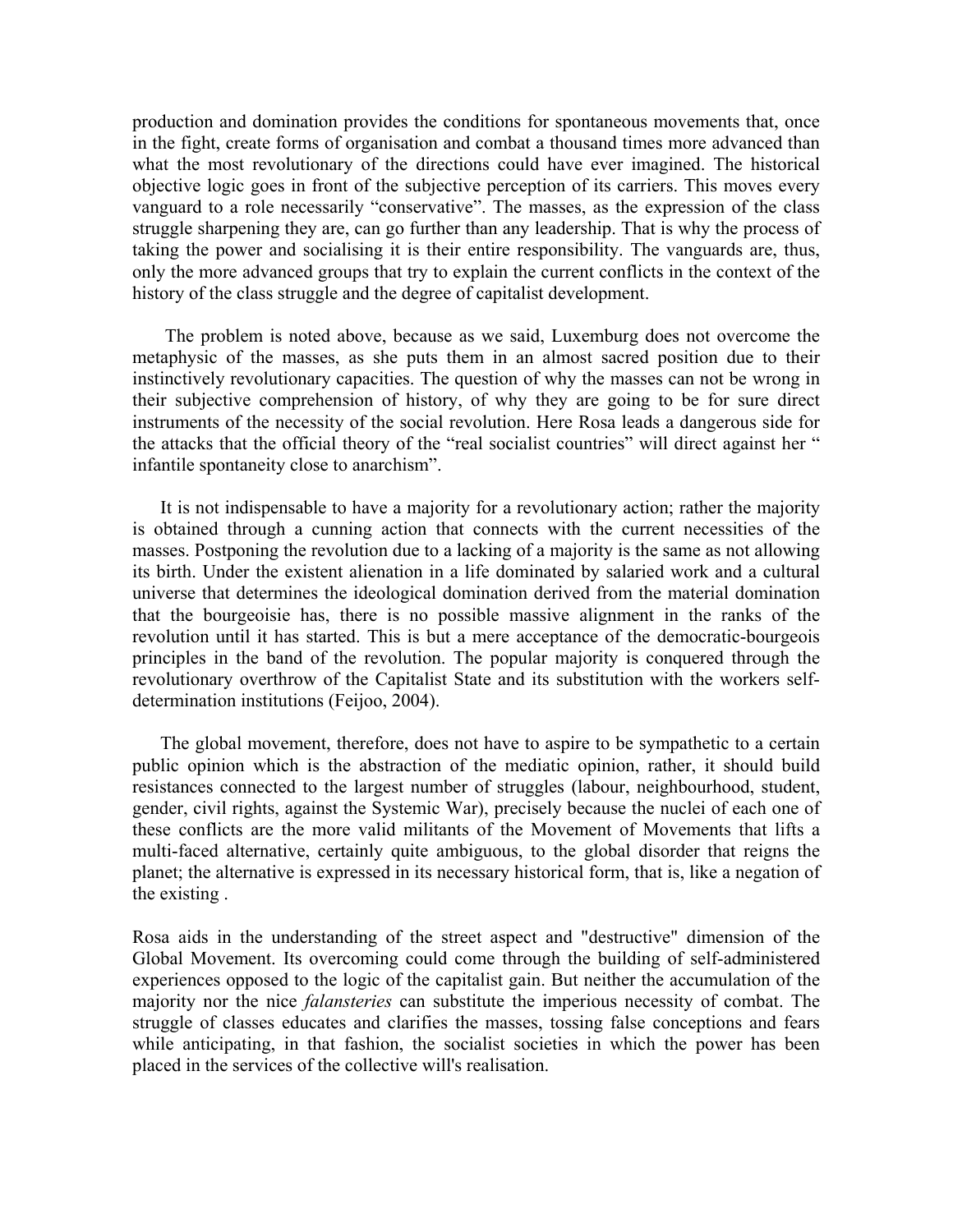Rosa allows for the liberation of the suffocating grip that the left inherits from the liberal-positivist thoughts since it breaks with the false opposition of the dictatorship/democracy. In her criticism of the Russian Revolution she brings to light the ideological roots of Lenin and the Mensheviks as well as Kautsky.

The dictatorship of the proletariat is not the mere conquest of that which created the bourgeois domination. It is not enough to "turn around" the State to use it as an execution tool of the necessary transformations for the socialism transition, since for socialism the active participation of the masses is as necessary as air is to life. The suffocation of the open political life means the suffocation of the vitality of the workers' councils, that is, the motor power of the revolution. The political liberties, which in the bourgeois society represent the shell that covers the nucleus of the exploitation (its real distinctive meaning), are for the socialist state the guarantee against the dictatorship of a professional minority: the guarantee against a dictatorship in the bourgeoisie sense. As opposed to the Leninist conception that the revolutionaries must act as Jacobeans for socialism, the demolition of the dominion of classes is no more than the plain realisation of the worker's democracy (Lenin 1997).

# Rosa and Bolshevist<sup>4</sup>

The Russian Revolution is where the great laboratory where Rosa tests her analysis tools and her socialist democracies' proposals. It is in the debate with Lenin and Trotsky where the most interesting conceptions about organisation are constructed in Rosa's thought, but also her weaknesses. Although she recognises the theory that Trotsky would formulate later in "The permanent revolution", in which he says the proletariat has to accomplish the democratic-bourgeois tasks altogether with the socialist ones in those places where the bourgeois revolution has been uncompleted. Rosa seems to show a certain theoretical weakness in her critic against the representation policies of the Bolsheviks. She criticizes them because they abolished the universal suffrage and the Constituent Assembly (tough it is true that in its specific composition was going to be a counter-revolutionary alternative power, it should not be dissolved as democratic form) implementing in a juridical anachronism (Feijoo, 2004) the total power of the soviets for which the economical conditions where not mature yet, because the masses were not, due to the crisis and the underdevelopment of the country, industrial proletariat; in this context the power of the soviets would not be the popular democracy but the Jacobin dictatorship supported on the small group of qualified factory workers. But Rosa, at the same time, accuses the Bolsheviks of hesitancy in executing the socialist task -which in her conception of the revolution is the same as saying putting in die danger the revolution itself- in the fields both of the agriculture and the nationalities. The Bolsheviks concessions to the peasantry are in fact, according to our author, a stick in the core of the revolution: the slogan of "land for those who work it" has moved the peasants in the short term to support the revolution, but having to pay a big cost for that. They are now the small owners of low-productive lands, and they are potentially hostile to any transformation towards the socialization of the agrarian property. They, in addition, could boycott the revolutionary proletariat of the cities

<sup>&</sup>lt;sup>4</sup> In this title, the authors do not share the same opinion. Anyway, we think that the title is really beneficial in opening interesting discussions.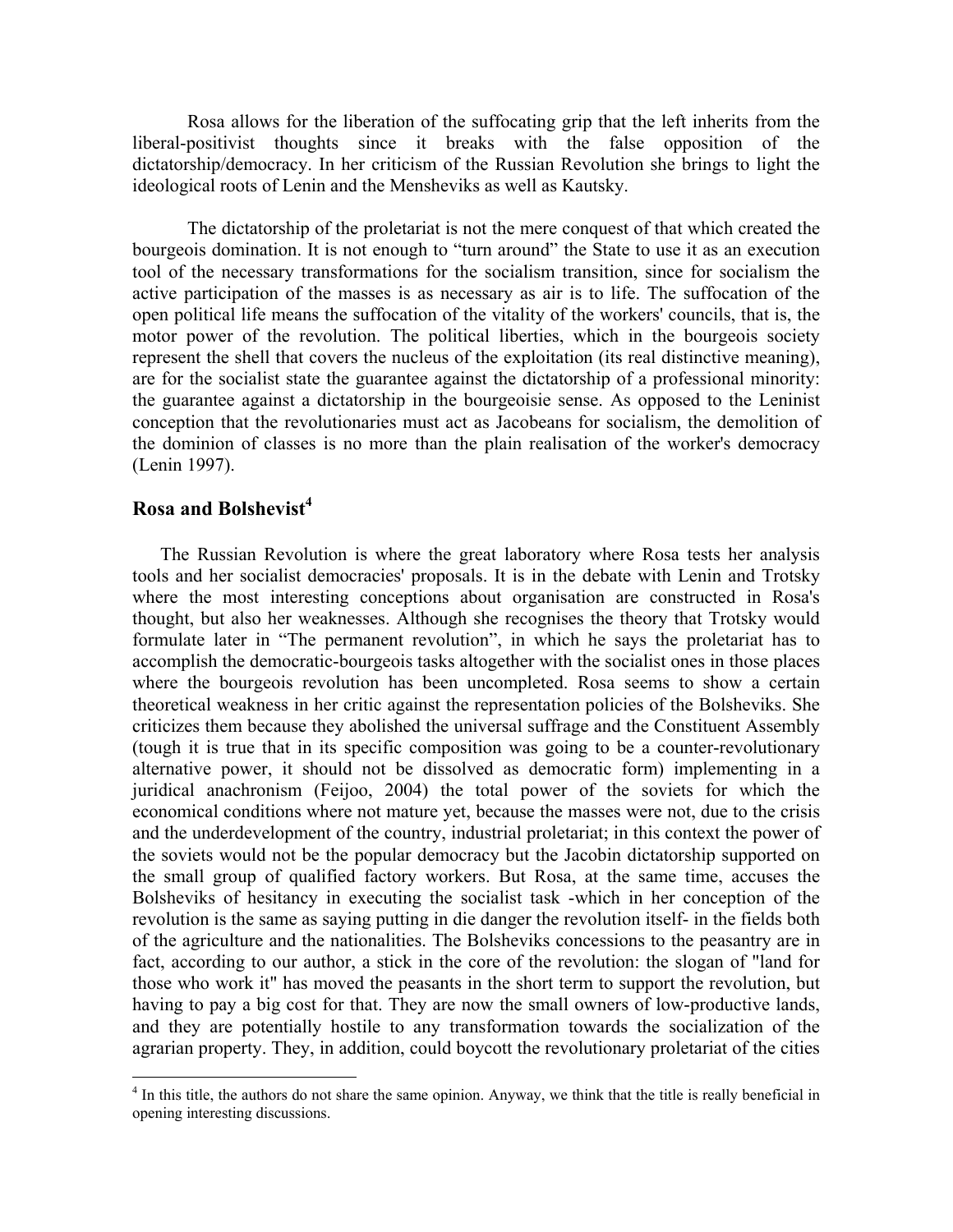by denying them the fruits of their lands. As Luxemburg expresses: The Leninist agrarian reform created a new and powerful strata of popular enemies of the socialist transformation in the countryside, enemies whose resistance will be more powerful and firmer than the one played by the great nobility (1978 [1922]).

In the field of nationalities Rosa sees equally an unforgiving delay in the revolutionary measures to a socialist transformation of Russia. The Bolsheviks, by accepting the self determination right of the existent nationalities in the former Zarist State, they renounced to a larger revolutionary area while giving a powerful weapon to the diverse national bourgeoisies to silence the only real self-determination, the class emancipation. Luxemburg recognises that they were forced measures imposed by the extremely difficult situation the Bolshevik Government had to deal with, but she strongly criticises the Lenin's pretension of transforming the needs in qualities advising them for the world wide proletarian policy (Luxemburg, 1977: 592).

What is important here is to point out the paradox that Rosa did when advocating in opposition to the "all the power to the soviets slogan" because of immature material conditions - surprisingly coinciding here with Kautsky, from which only differentiates thanks both to her recognition of the above mentioned Trostkist theory, and to what we consider a way of dodging the issue by trusting in the cunning of the Bolshevik command to overcome the tasks that the bourgeoisie was not going to accomplish.- while at the same time demands the strongest energy and the most direct execution in the fulfilment of the socialist transformation in the countryside and the nationalities. In the first case the Bolsheviks are guilty of advancing juridical measures over uncompleted socio-economic bases. In the second they are guilty of doing the opposite hence making more difficult the travel to communism. The modern capitalist conditions, whose absence makes premature to put already the power in the hands of the soviets, seem to be present when the questions are the nationalities and the agrarian issue. It is an obligation to point, at this point, that the subversive spirit of the brave woman we study, finale made her to move in favor of the proletariat's councils government when the arose in Germany in 1919. The affirmation of the socialist democracy is then clear in Luxemburg, over the different analyses on the socio-economic structures where they are to be implemented.

The Leninist traditional theory of the class consciousness assess that the workers cannot arrive further than a "tradeunionist" consciousness of their immediate and corporative interests, so it happens to be necessary a vanguard of the theoretically most advanced workers plus the intellectuals identified with the proletariat cause, in order to provide from outside the revolutionary consciousness by educating and orienting the masses in the tasks coherent with the historical evolution that moves itself towards the socialism. Rosa opposes to that a lucid critic on the Leninist too mechanical view of the relation between class and vanguard. According to her, the Party goes at the front of the masses only if is audacious and intelligent enough as to understand and to explain the current situation and the meaning of the fights fought at the moment drawing a program so accurate that the masses make it theirs. But this is only possible where the masses have the capacity to argue, to discuss, and to have a critical opinion. The free expression of the masses, they control over the political and economical process is what saves revolution from corruption, bureaucracy and the bourgeois dictatorship. The freedom for everybody is what ensures the proletariat can be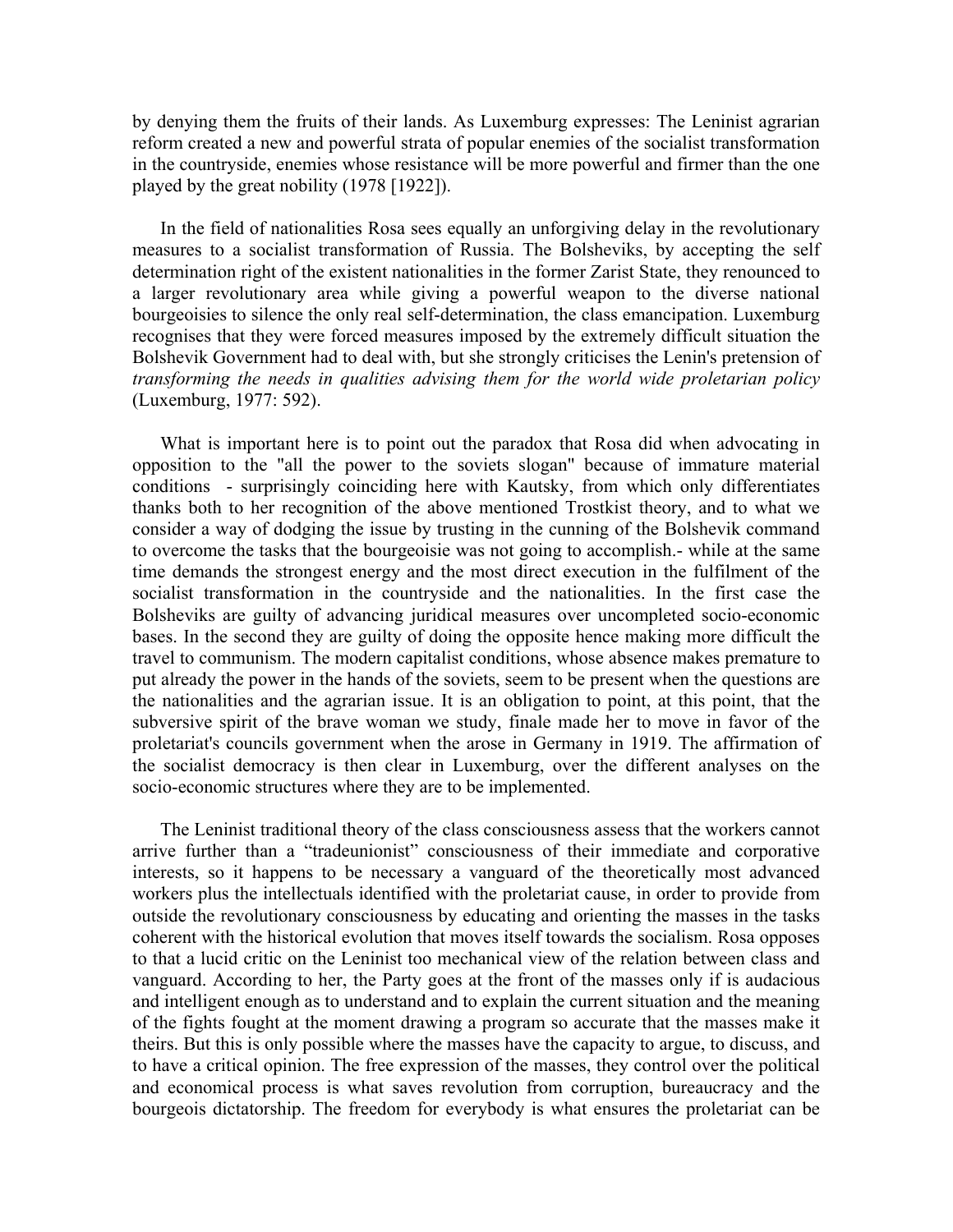guided by the vanguard but nod dominated by it. Rosa shows here how Lenin and the social democratic reformist are the two sides of the same coin: the liberal-positivist conception of democracy and power. Her stroke of genius lays in her usefulness to comprehend the liberticidal deviations of the "real socialism" not from the liberal critics but from the attack on both. Denouncing the bureaucratic nightmares as constructions emanated from a bourgeois way of seeing and, thus, practicing the power. This led a room for the thinking of alternative conception of issues such as the class, the power or the democracy, whose definition will determine our capacity to challenge the polity understood as domination and the democracy as a formal process. With Rosa we can walk the way of the democracy as an emancipator tool, of the liberty as a quotidian and permanent exercise. The goal does not justify the mediums. The repression must be limited to the old class of the exploiters. Democracy and power socialization are inseparable form the revolution triumph, because of efficiency and historical reasons rather than moralistic abstractions.

We are now arrived to the adventurous thesis that constitutes the nuclei of our paper. We believe to have theoretically deducted how why Rosa Luxemburg is an anticipation of the Marxist trend that advocates for the power of the workers' councils. Even a step further, this woman, limited, as it is natural by the historical context in which she writes, opens the door to the evolution form the extreme left to the Autonomism.

Rosa precedes Anton Pannekoek (1981) in his defence of the proletariat and councillor democracy when she advocates by the power executed from the base, from the working places. It is the first step in the recognition of the working class as an autonomous subject. Rosa is indirectly autonomous.

The last years of Luxemburg were witnesses of numerous councilor experiences: the Italian strikes just after the First World War and answered by the fascist reaction, the councillor experiences in Austria a few years later, the Sovietic Russian Revolution, or even the anarcho-sindicalism that was parallel to the Spanish Civil War, that could be considered another expression of "democracy from the factories". Actually, it was the support of Rosa Luxemburg in 1919 to the workers' insurrection what carried her to the death, perpetrated by the repressive forces of the German Government, betrayed by those who had been so many time described in her books as dangerous opportunist obstacles for the proletariat constitution in a class trough the combat. This was the last political alienation of Rosa, and the most clear taking of position for the power of the working class, for what years later will be the trend of the Proletariat Autonomy.

At this point is important to put her in relation to the great Italian Marxist thinker Antonio Gramsci, who made a revolution within the revolutionary thought which his evolution form a phase clearly postulating the workers' councils to his crucial elaboration of the concept of hegemony<sup>5</sup> which is the theoretical surpassing of the mechanical conceptions about the class-vanguard relationship ideas.

Rosa left a comprehension of this relationship in which the class constituted once for all when arriving to the enlightenment by the combined action of the own experiences and the

**EXECT:**<br><sup>5</sup> Perfectly analysed by Perry Anderson in Considerations about the occidental Marxism.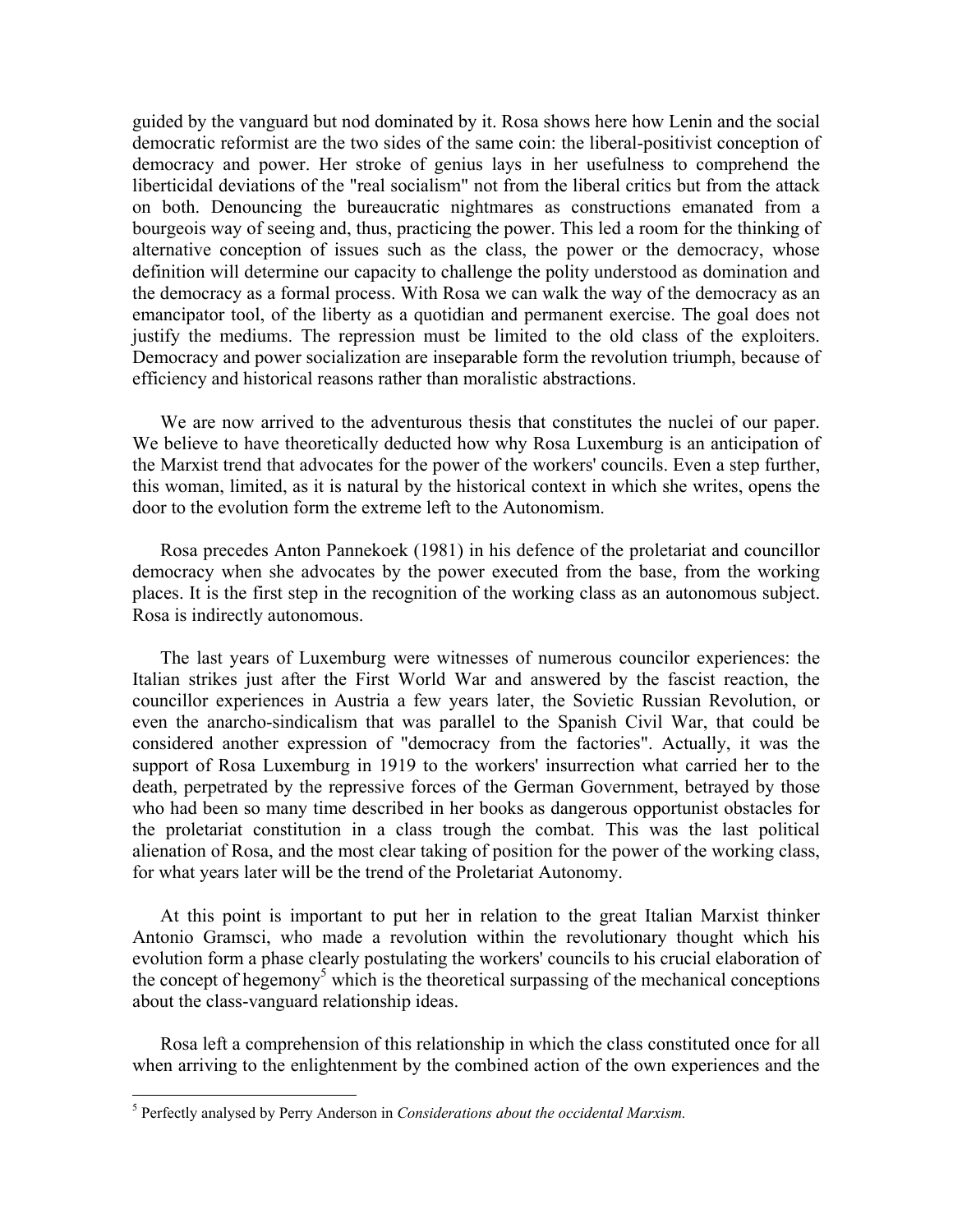elucidatory work of the Party. The only admittance that the proletariat transits from -in Luckacsian terms- class in itself to class for itself trough the combat, it is, that the class is dynamically constructed by the movement, it is an enormous hole through which later will appear the proletariat autonomy. We are not really far from the comprehension of the class as a permanent self-constituent tension that does not find an end until its total disappearance with the dialectical negation of the other term of the antithesis: the State and the Capital. The working class is thus, in explicitly autonomous theory, movement, action, struggle, collective construction; it has to deny the existing to be, to eliminate itself altogether with all the class society. The working class is then constant tension towards communism.

It is necessary to understand the historical limitations that prevented her thought. This way we are able to know if she arrived exactly where she wanted or if, as it points our thesis, arrives to the gates of the Autonomy waiting to Gramsci to take the key out of his pocket to led space to Negri to cross it.

Antonio Negri and Felix Guattari (1999) elaborated a brilliant study that allows us to understand from a historical perspective the evolution that we defend is already present in Rosa. They analyse the relationship between class composition and organisation tendency. If for the professional worker the union was his/her natural constitutive and combative expression; and if for the mass-worker immerse in an industrial and Fordist process of production, in enormous factories with a great concentration of proletarians, corresponds the workers' council as vehicle of fight and conquest of the productive apparatus; to the postFordist societal-worker, who works in more reduced staff environments less subjected to the assembly lines than to the dynamics looking for implying all his/her communicative and vital capacities in the production of added value, corresponds the autonomy. Precisely because she/he does not need any mediation thanks to her/his creative and independent capacities, thanks to her/his property of what is more valued by the capital, the main production medium: the ideas, the knowledge, the technical and human wisdoms.

We will add here a complementary excuse for Rosa: There is not until 1932 that the Karl Marx's "The fragment about the Grundrisse" (1972[1932]) is published in the USSR. So it was impossible to Luxemburg to know the concept of "General Intellect" that is pointed in this book, which is crucial to understand the changes in the class compositions that are the real material base for the autonomous tendencies on the Marxism: the variety of technical qualities that put the proletarians in capacity to reject the mediations and sabotage the capitalist command affirming their best co-operative and self-valorisation potencies<sup>6</sup>.

Rosa Luxemburg, of course, did not live enough to see these transformations in the class composition, so she arrived as far as she could. As the good historical materialist she was, she based all her analyses not on predictions or passionate desires, but in the real conditions that conformed her time, to which the socialist idea should be adapted. That is what she did in relation with the opportunist deviation in the social democratic movement, which the imperialist war and which the issue of the organisation for the struggle and for the construction of the socialist democracy. The contribution that has awaken more interest

 6 See Negri 2001.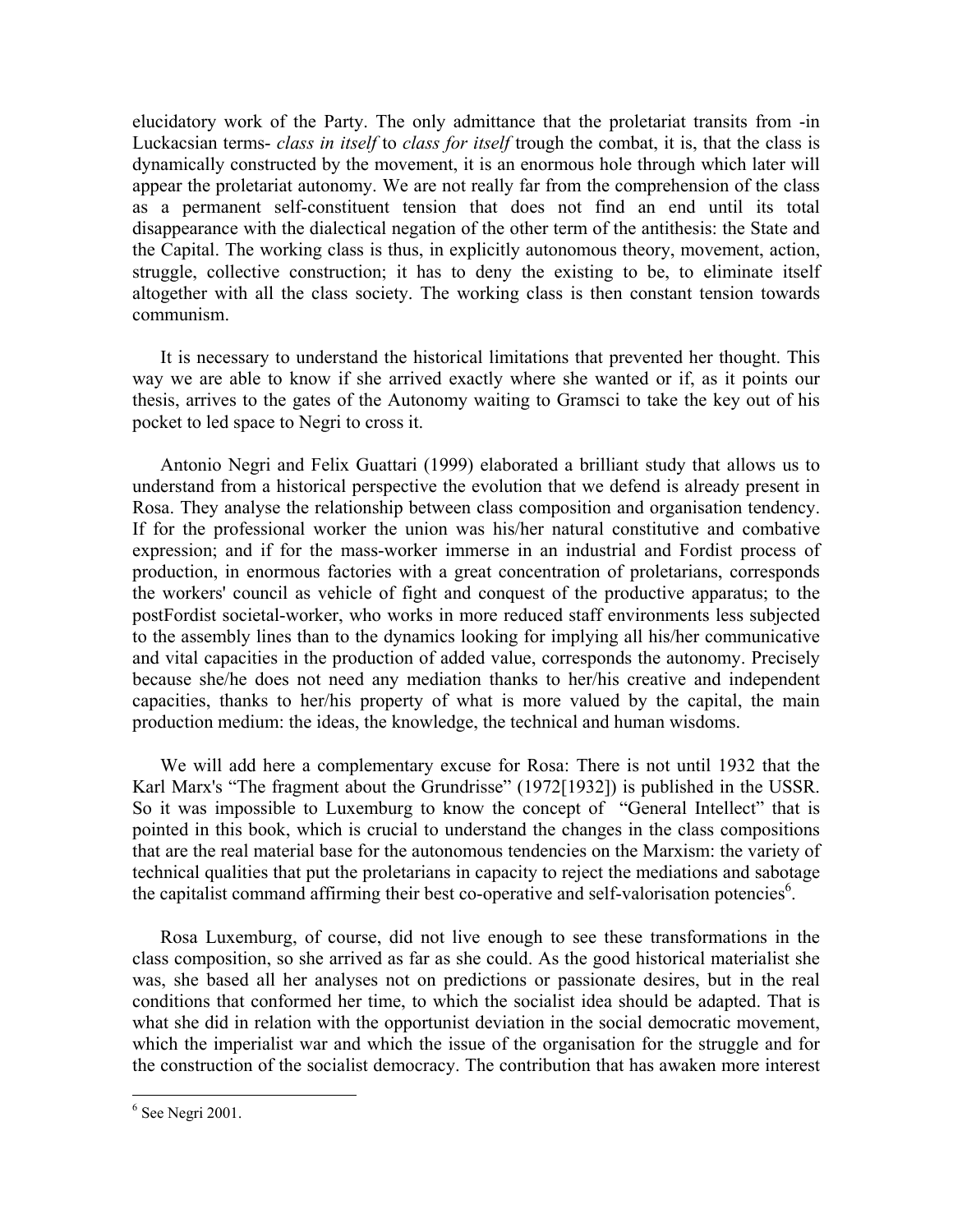here, the one that makes Luxemburg deserve a honour place to trace the roots of the autonomous tendencies in the proletariat and its theoretical formulations, is her impressive dynamical comprehension of the class and its constitution. To affirm that it is created in each fight, in each defeat even more than in even victory, in the experiences of govern and administration, is as much as to say that the class is not an object needed of an external contribution of historical consciousness, but an autonomous subject with enough capacities to think, to always reconstruct itself. This has an obvious conclusion: the masses are able to rule themselves, able to emancipate, able to freedom.

The mutations that the autonomy will suffer moving it from the "proletarianism" to the so called "new social movements" as a result of the changes in the postFordist societies go beyond our proposals in the current paper, but they are the linking of Luxemburg with the inherent autonomy that characterised the feminist, environmentalist, antimilitarist and squat movements in the Eighties and the Nineties, giving them structures of assembly and objectives away from the institutional mediation.

### From Seattle to Madrid: A new movement growing in the battle

The origin of the Global Movement is a very discussed topic in the academy and also inside the movements. Some authors locate the origin of the movement in the protests against IMF and WB in Berlin in 1988 (Gerhards/Rucht 1992:561). Others in the student and worker struggles against the IMF economical planning in Korea (Mezzadra/Raimondi 2002:22). Others in the struggles against unemployment in France, in Brazilian MST or in radical ecologist movement in Germany (Aguiton 2001:12).

In our opinion, all of those experiences are very important in order to understand the genealogy of the Global Movement. However, we think it is possible to design the historical path of the Global Movement regarding the groups who encourage contentious actions in Seattle and Prague (the unquestionable media origin of the Global Movement in the US and Europe that permitted subsequent experiences like Genoa or Salonica).

After the EZLN rebellion in Mexico in 1994 and the solidarity social society demonstrations in Mexico in the same year, there were international demonstrations to support EZLN around the world. A lot of EZLN solidarity groups were constituted around the world and, finally, the EZ spokesman and military chief Subcomandante Marcos sent a letter to the European Zapatista meeting in Berlin to convoke the "Primer encuentro intergaláctico por la humanidad y contra el Neoliberalismo" (First intergalactic meeting for humanity and against Neo-liberalism) in La Realidad (Chiapas) in the summer of 1996. In that meeting and in the posterior "Segundo encuentro intergalactico" that took place in Spain in 1997, these groups founded the network "People's Global Action", PGA.

People's Global Action was perhaps the most important international grassroots globalization network that made possible the new collective action repertoires of the Global Movement.

What is the relation between that and Rosa Luxemburg's thought?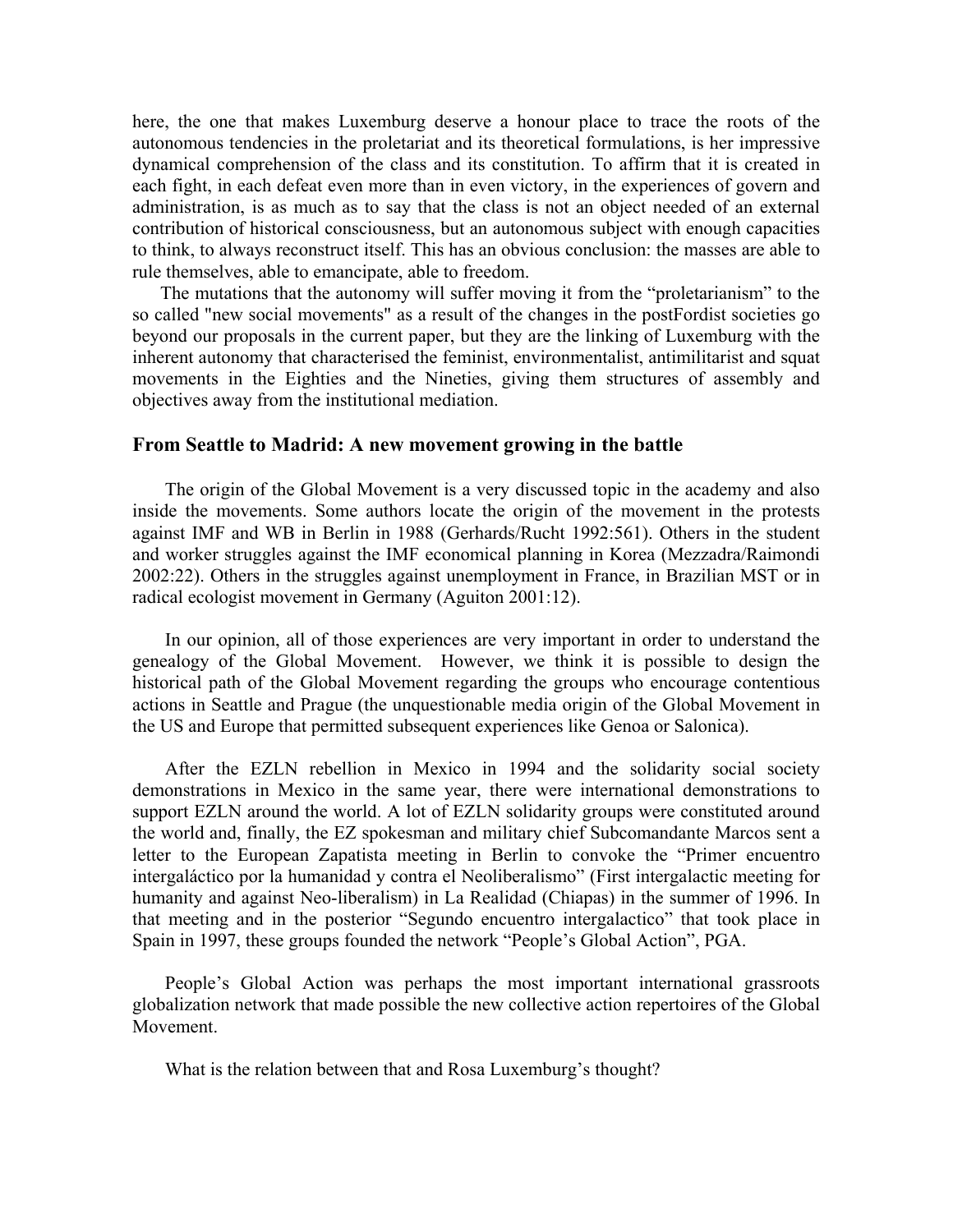As we are going to explain, inside those collective action repertoires there are a lot of things that describe the "another world possible" as something more built in the battle than built in the program. Thus, the organisation as a process (Luxemburg 1904).

What was the relation between Zapatism and Rosa Luxemburg's thought? As José Guadalupe wrote 'perhaps the Left will have to reclaim the Rosa vision of Marx whereby Communism is the conscious production of the social relations of production and understand this problem of production social relations as possibility condition -as Zapatistas say- for a Society where all be allowed (Guadalupe, 2001:6). It is absolutely essential the understanding of the Marxist behavioural dimension developed by Rosa. In our opinion, that is one of the keys for transcending the "Real Socialism" terrible experiences and for understanding the new possibilities of rebellion against Capitalism.

Speaking about Seattle, what were the main lessons after the battle? Whoever has the spatial control of the city can influence the way that the conflict can follow. The key to understand the world-wide media dimension of the Seattle facts is the failure and suspension of the summit and the police confrontation. And the summit failed, because activists could blockade the WTO delegates' access into the Sheraton Hotel, trying to resist (using different strategies) the police<sup>7</sup>.

So the beginning of a new series of global protest (see Della Porta/Tarrow 2004 and Herreros 2004) against capitalism in its neo-liberal form, was born in the struggle process. Moreover, the series of global protest was born in the success of a new collective action repertoire that we have called the "Berlin Model" (Iglesias,  $2005$ )<sup>8</sup>.

We have characterised this repertoire in 5 thesis:

1. The Berlin model has been developed by the global movement in a historical moment of capitalism where the Nation-State is no more the privileged scenario in producing and developing political contention.

2. Nowadays, Information and Communication Technologies allow the "attenuation" of the geographical scales where the contention (To understand the precise concept of contention see Tilly 1986:3-4) collective action is been developed. Thus, the ICT multiply the symbolic geographical dimension of the collective action.

3. The Berlin model implies contention dynamics that discuss materially the urban spatial control by the authority and its agencies (Corporations, Governments, Police...). That discuss symbolically the law meaning using civil disobedience tactics as symbolic constituent power<sup>9</sup>.

-

<sup>&</sup>lt;sup>7</sup> For a more ample development of this explanation, see Iglesias 2004b,c; 2005).

<sup>&</sup>lt;sup>8</sup> We consider that the mass demonstrations in 1988 against the IMF and the WB in Berlin (See Gerhards and Rucht 1999) anticipated what were to become the typical strategies of collective action of the global movement, as enacted and mediated on a grand scale in Seattle in 1999.

<sup>&</sup>lt;sup>9</sup>For the concept of constituent power and law anticipation, see Negri/Hardt 2002 and Negri 2002. For the relation between Global Movement and civil disobedience see Iglesias 2002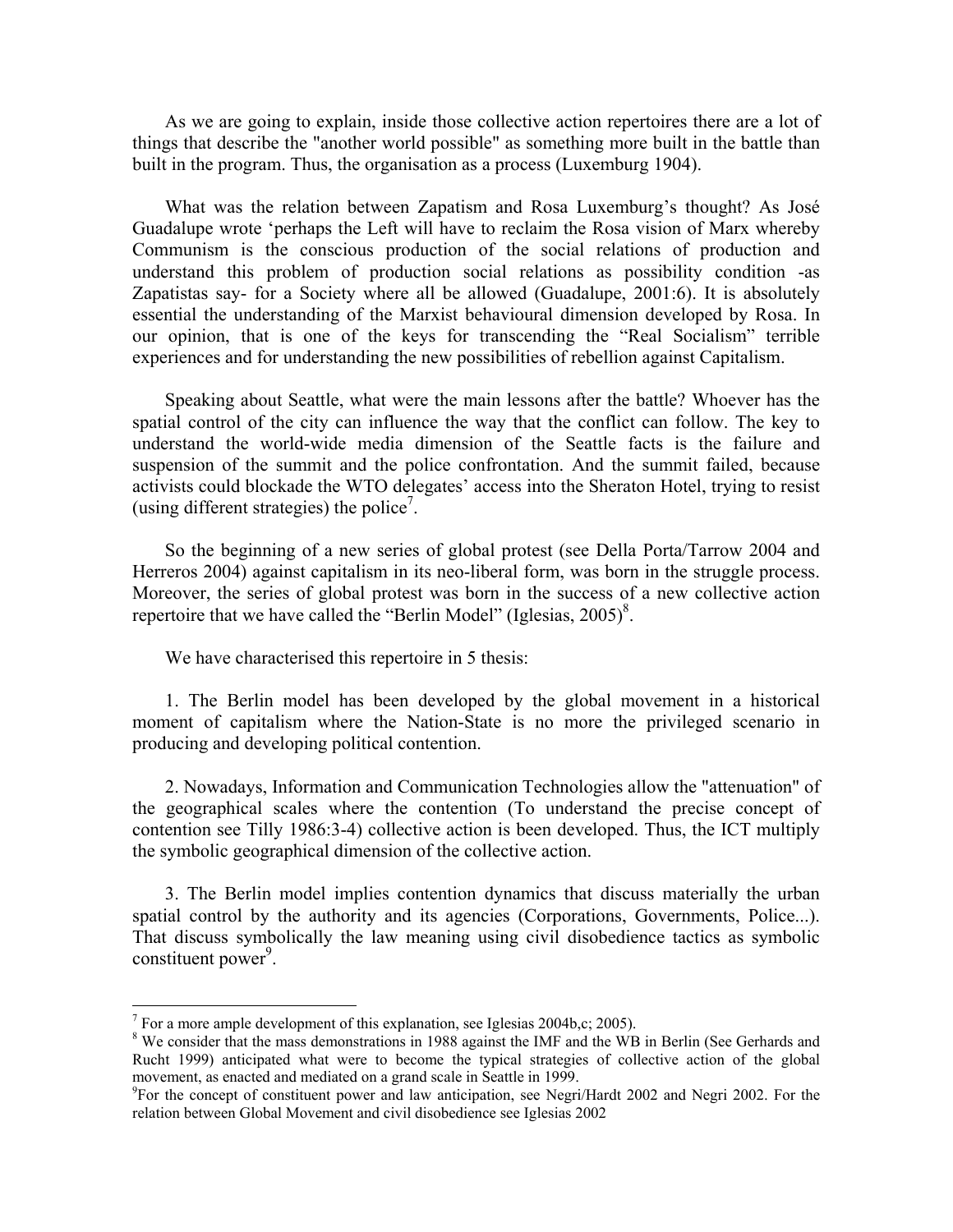4. The Berlin Model has not a concrete beginning but the Seattle demonstrations in 1999 point the beginning of an unexpected explosion of this repertoire. From Seattle, the Berlin model begin to move on uninterruptedly.

5. The Berlin Model is the hegemony repertoire between the different expressions of collective action of Global Movement in Europe from Prague to Genoa and the anti-war movement.

After Seattle, a "new new left" (Ross, 2004) was born going beyond the old left "domestic" problems (Arrighi/Hopkins/Wallerstein 1999: 38). Again Rosa's concept of final objective (society's transformation) in her polemic with Bernstein is at least in the spirit of the Global Movement battles.

We could see again the anti-capitalist spirit in the demonstrations against the IMF and the WB in Prague. It is very important to remind that in Prague there almost were no political parties and big trade unions. They arrived into the movement under the Social Forum's "coat".

So it is possible to speak about the Movement Autonomy. Autonomy in relation to movement and the formal institutions.

As Viejo Viñas (1999:3) wrote, the main insight of Rosa's thought is not just the capacity in building a discourse against elitists politics (Mosca, Michels etc.); is not just its capacity in going beyond the Leninist vanguard theory. The main insight is to offer a precious tool for the libertarian Marxist thought: the autonomous sector.

Nowadays, nobody could deny the importance of this sector in building the collective actions of the repertoires of contention in the Global Movement.

Understanding the three Prague blocks (the Italians *tute bianche*, the blue block of German autonomous, and the pink block), the Disobbedienti movement in Italy, the occupied social centres in Spain, the tactics of sabotage against the war in United Kingdom, in Greece, in Belgium etc., it is very important trying to build a theory in studying the Autonomous sector of Global Movement.

For this theoretical work, we think that Rosa is indispensable.

We want to finish citing the Madrid experience against the war in March 2003 and the 13th March revolt in 2004 just after the bomb attacks on the trains against worker civil population on  $11^{th}$  March 2004.

The demonstration against the war on  $15<sup>th</sup>$  February 2003 in Madrid was immense (probably more than 1 million people). However, for us the actions in the following month were more interesting. The day after 'allied' bombardment started against Iraq, students occupied the main streets of Madrid without authorisation. That night, thousands of people were in front of the Spanish parliament (this is absolutely illegal in Spain). In those days, representatives of the governing Partido Popular were insulted and harassed in all the ceremonies they participated in.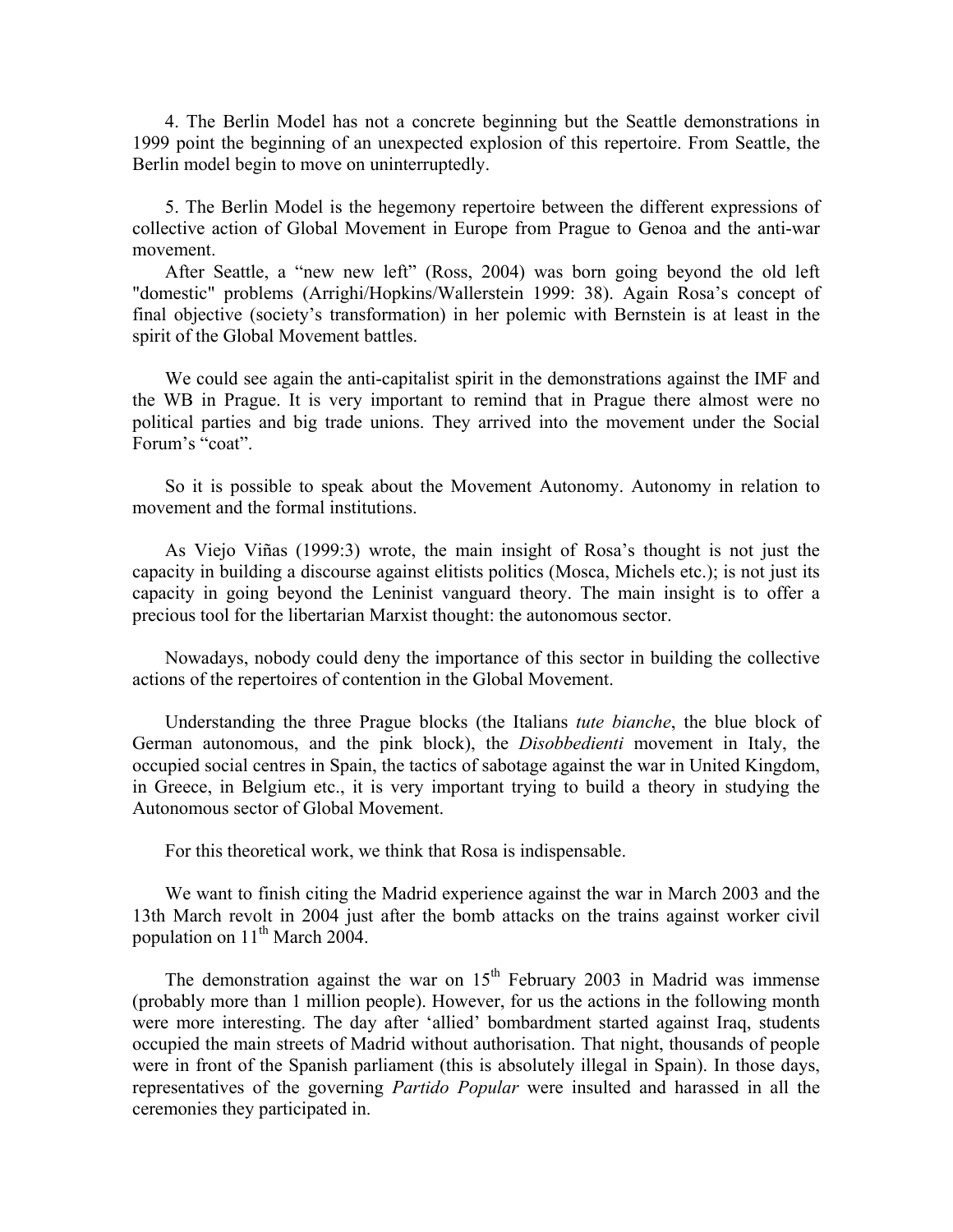This spontaneous dynamic was beyond ordinary political parties' experience. For this once the Aznar Government was nervous because it was very difficult to control this movement. As we explain elsewhere (Iglesias 2005), most of these features were similar to the Global Movement actions developed since Seattle in Europe. The 5 thesis that we cited previously could be applied.

The mobilisation process was able to define a struggle not only against the Spanish government's foreign policy but also against the system that produces those wars. The process of struggle allowed the "new new left" to understand the keys to open new doors.

The revolt against the PP government two days after the bomb attacks and one day before the general elections showed again this Madrid against the war. Maybe this mobilisation in front of the PP's head office had some importance in the electoral debacle of PP, but, in our opinion, this is not the main point.

That demonstration was an alive expression of a tension between antagonism and the political system. Even Zapatero's Socialist Party and its related media called on the people to go home in the middle of a context where a coup d'etat was not an altogether unreal possibility. But the people occupied the main streets of Madrid from 6pm on 13<sup>th</sup> March to 6am the day after (the day of the elections).

As Rosa knew, democratic resistance always comes from outside the system. That was the Madrid lesson 13<sup>th</sup> March 2004.

The Global Movement that had its mediatic and fighting baptism in Seattle 1999 and its inflexion point in Genoa 2001, has in the autonomy of its diverse and different components and in the direct action not integrated in the systemic structures its identification signs, but mainly in its permanent construction through the consecutive battles against the capitalist command processes and its institutions. Here is where the necessary tribute to the autonomy great-grandmother. When the other world becomes possible precisely showing here and now the possibility of challenging the old one, we have to remember Rosa Luxemburg talking about a class that creates itself by fighting, as well as Negri when pointing out that the proletariat exists as much as it negates its dialectical contraposition: the capitalist exploitation.

### Acknowledgements:

We would like to thank Ulrich Oslender, Paola Toschi and José Mogollón Lee. Without their help, this paper would not have been possible. Special recognition for the contribution of Raúl Sánchez Cedillo, whose facilitation of literature has been essential. We would also like to thanks J.A. Errejón (Indigo's father) and J. Iglesias (Pablo's father) for their constructive critique and comments. This paper is dedicated to the Spanish's old freedom fighters and theirs sons who continue the same struggle.

#### REFERENCES CITED: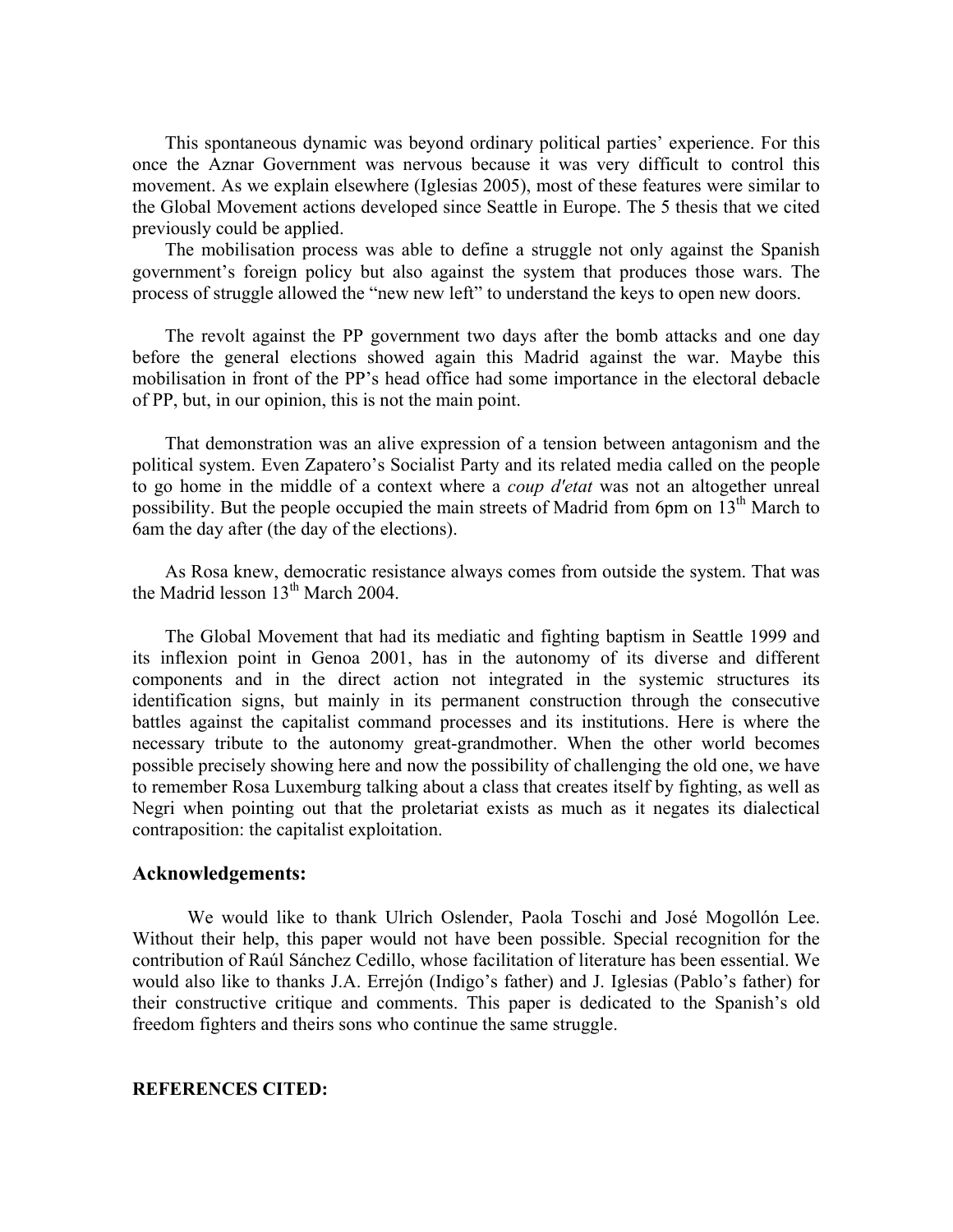-Arrighi, G., Hopkins, T. K., Wallerstein, I. (1999): Movimientos antisistémicos. Akal. Cuestiones de antagonismo, Madrid. [(1989): Antisystemic Movements. London: Verso].

-Aguiton, C. (2001): Il mondo ci appartiene. I nuovi movimenti sociali. Feltrinelli, Milán.

-Casarini, L. (2002): "Disobbedienza-Violenza". In Casarini and Others: Un altro mondo in costruzione. Le idee del Movimento globale . Baldini&Castoldi, Milan, pp. 69-76.

-Della Porta, D. and Tarrow, S. (eds.) (2004): Transnational Global Activism, Rowman and Littlefield.

-Della Porta, D. and Mosca, L. (2003): "Globalizzazione e movimenti sociali: una introduzione". In Della Porta (Ed.): Globalizzazione e movimenti sociali. Manifestolibri, Roma pp- 7-20.

-Feijoo, C. (2004): "Rosa Luxemburgo y la democracia socialista". In Revista Lucha de Clases, number 2.

-Gerhards, J. y Rucht, D. (1992): "Organizing and Framing in Two Protest Campaigns in West Germany". The American Journal of Sociology, vol. 98, number 3, pp. 555-595.

-Guadalupe Gandarilla, J. (2001): "Rosa Luxemburgo: Teoría y práctica de la acción revolucionaria". In http://www.profesionalespcm.org/\_php/MuestraArticulo2.php?id=313 (Access: 12/01/2005).

-Herreros, T. (2004): "Moviments i cicles de protesta: El cicle de protesta del Capitalisme global, 1994-2003". Paper presented at the VIII Congreso Español de Sociología, Alicante.

-Iglesias Turrión, P. (2000): "La lección de Praga". Rebelión, 10 October. In www.rebelion.org/economia/turrion101000 (Access:10/10/02).

-(2002): "Dessobediencia civil y Movimiento antiglobalización". Revista telemática de Filosofía del Derecho, number 5. In www.filosofiayderecho.com/rtfd/numero5/desobediencia3.htm (Access: 5/12/04).

-(2004a): "Los indios que invadieron Europa. La influencia del E.Z.L.N. en las formas de acción colectiva de los movimientos globales. Los tute bianche". Actas del X Encuentro de latinoamericanistas españoles. Identidad y multiculturalidad: la construcción de espacios iberoamericanos. Universidad de Salamanca, May 2004. In http://www.sindominio.net/~pablo/trabajos/Ponencia%20Congreso%20Salamanca%20- %20Mayo% (Access: 17/10/04).

-(2004b): "The Global movement's strategies. New forms of collective action in the control of urban space in protests against international organisations. The anti-summit model". Paper presented at the ESRC/RSGS Advanced Research Training in Human Geogrphy, Kindrogan Field Centre, 4-7 September 2004.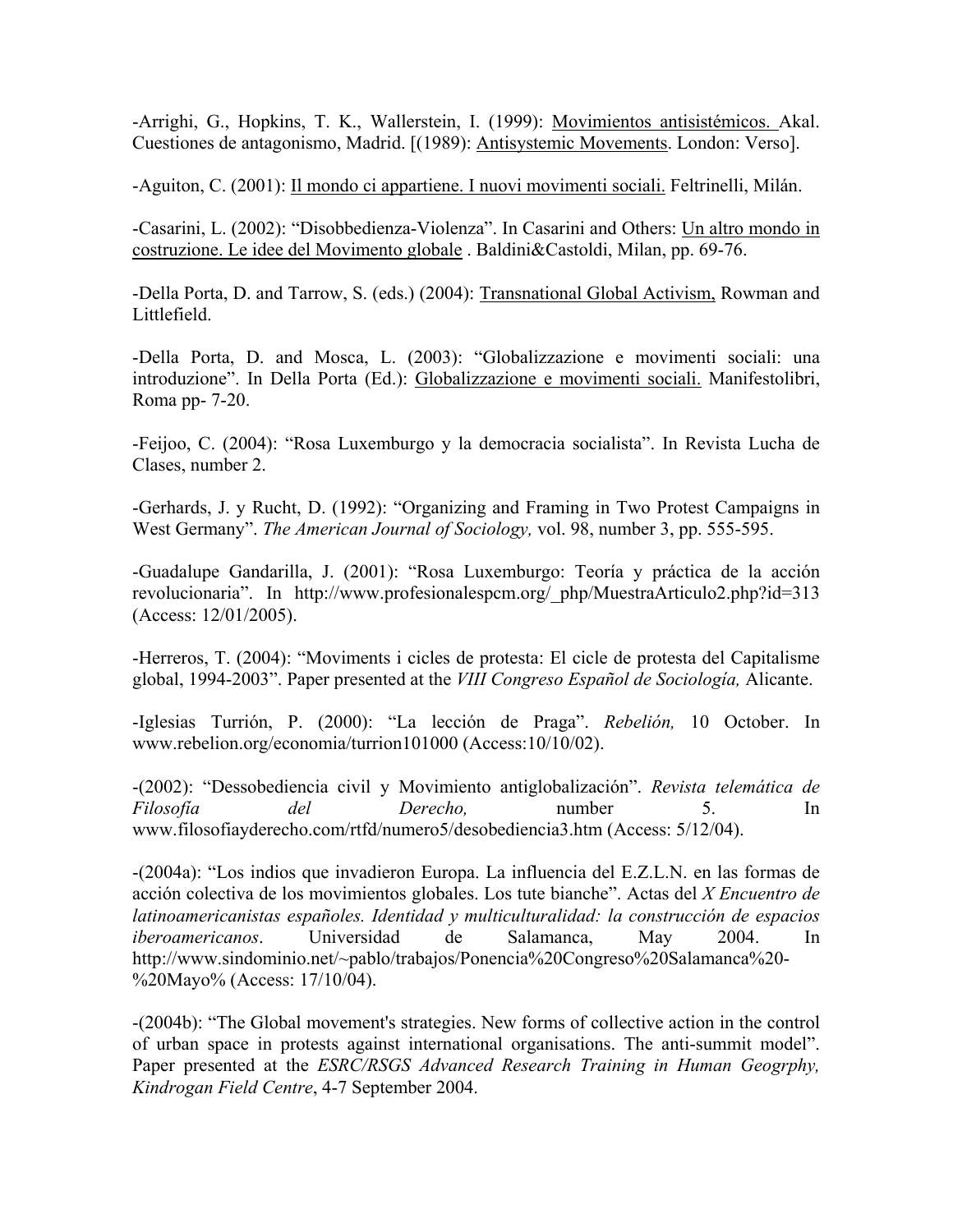-(2004c): "Los Movimientos Globales de Seattle a Praga. El modelo contracumbre como nueva forma de acción colectiva". Transactions VIII Congreso de la Federación española de Sociología, September 2004, Alicante. In http://www.sindominio.net/~pablo/trabajos/2004-Ponencia-Modelo%20contracumbre (Access: 17/10/04).

-(2005): "Un nuevo poder en las calles. Repertorios de acción colectiva del Movimiento Global en Europa. El modelo de Berlín". Política y Sociedad 2005. In press.

-Lenin, V.I.U., (1997): El Estado y la Revolución. Fundación Federico Engels Madrid.

-Luxemburg, R. (1976 [1914]): La crisis de la Socialdemocracia. Anagrama, Barcelona.

-(1977): Escritos políticos. Grijalbo, Barcelona.

-(1978 [1896-98]): Reforma o Revolución. Akal, Madrid.

-(1978 [1918]): "Que se propone la Liga Espartaco". In Obras escogidas. Biblioteca de textos socialistas number 5, Editorial Ayuso, Madrid, pp. 151-161.

-(1978 [1922]): "La revolución rusa". In Obras escogidas. Biblioteca de textos socialistas number 5, Editorial Ayuso, Madrid, pp. 117-150.

-Marx, K. (1972 [1931]): Elementos fundamentales para la crítica de la economía política (borrador) 1857-1858. Vol. 2, Siglo XXI. México.

-McCarthy, J. D. (1977): "Resource of Mobilization and Social Movements: A Partial Theory". The American Journal of Sociology, vol. 82, number 6, pp. 1212-1241.

-Melucci, A. (1994): "Asumir un compromiso: identidad y movilización en los movimientos sociales". In Revilla, M.: Movimientos sociales, acción e identidad. Zona Abierta, número 69, pp. 153-180. [Melucci, A. (1988): "Getting Involved: Identity and Mobilization in Social Movements". In Klandermans, B., Kriesi, H. and Tarrow, S. (comps.): From Structure to Action. Comparing Social Movement Research Across Cultures, Greenwich: JAI Press, pp- 329-348].

-Mezzadra, S. and Raimondi, F. (2002): "Más allá de Génova, más allá de Nueva York. Tesis sobre el movimiento global". Contrapoder, number 6, pp. 21-34.

-Negri, A. and Guattari, F. (1999): Las verdades nómadas & General Intellect, Poder Constituyente, Comunismo. Akal, Madrid.

-Negri, A. and Hardt, M. (2002): Imperio. Paidós, Barcelona. [(2000): Empire. Cambridge, Mass., Harvard University Press].

-Negri, A. (2001) Marx más allá de Marx. Akal, cuestiones de antagonismo. Madrid.